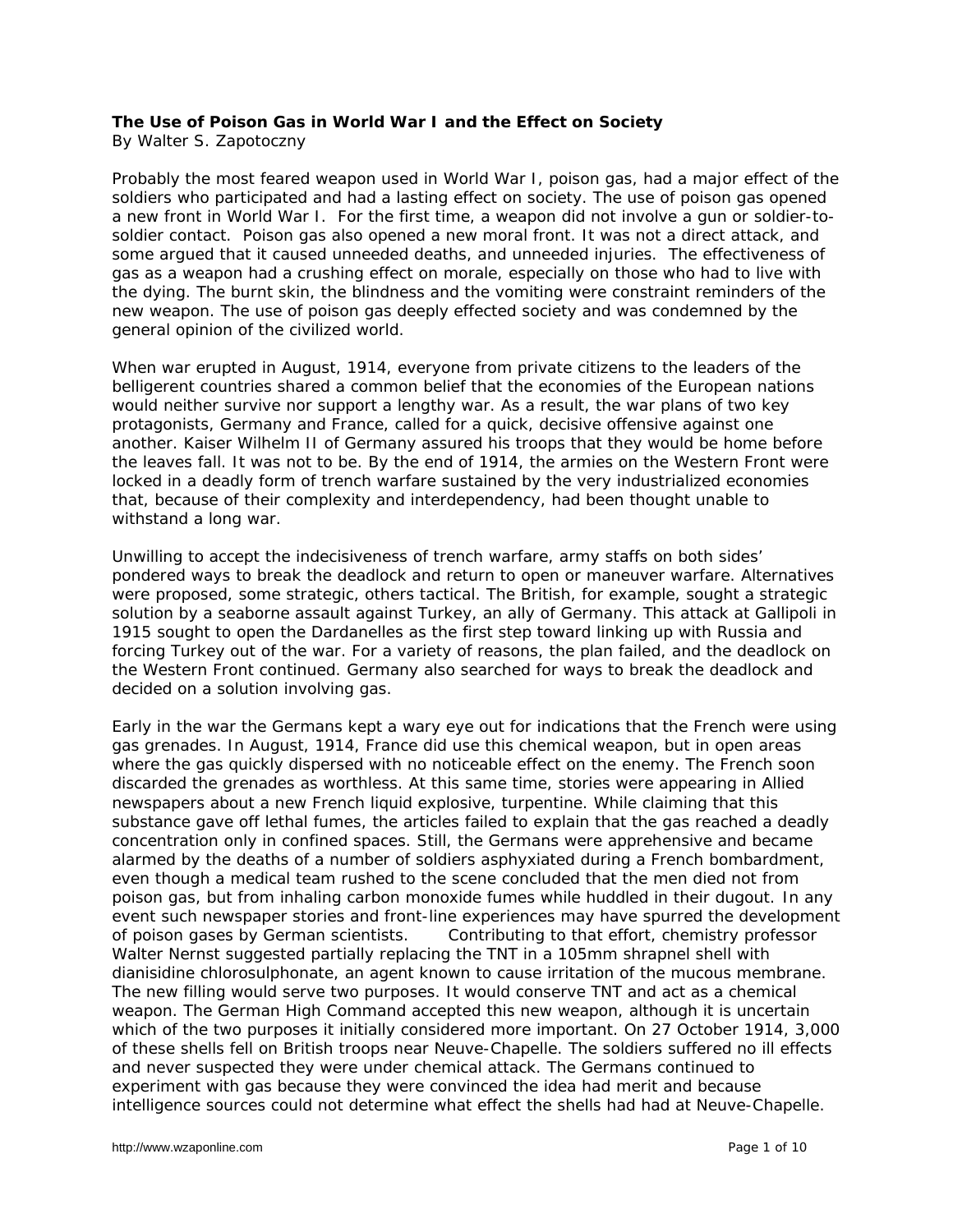The German General Staff asked the Kaiser Wilhelm Institute for Physical Chemistry and Electrochemistry in Berlin to investigate the possibility of using a more effective agent. The only guideline provided by the military was that The Hague declaration of 1899, banning projectiles used exclusively for delivering poison gases had to be circumvented. Adhering to the letter if not the spirit of the ban, the Germans devised a gas shell that also contained an explosive charge for producing a shrapnel effect. The Professor von Tappan who designed the shell also solved two technical problems related to emplacing chemicals in an artillery projectile. First, he stabilized the liquid within a shell casing in order to reduce its tumbling in flight, thereby increasing the shell's accuracy and range. Second, to ensure that two extremely reactive chemical substances did not accidentally combine in the shell casing, von Tappan developed a special shell, designated the T-shell by the German Army in his honor. The T-shell was a standard 15cm howitzer round that contained seven pounds of xylyl bromide and a burster charge for a splinter effect. A lead lining prevented contact between the burster charge and the chemical payload.

The German High Command decided to use the first T-shells on the Eastern Front. On 31 January 1915, over 18,000 shells were fired at Russian positions at Bolimov. German officers, confident that their new weapon would neutralize the enemy positions, were surprised when their attack was repulsed with severe casualties. The shelling had had little or no effect on the Russians because cold temperatures had prevented vaporization of the xylyl bromide. To find a more effective means of employing gas on the battlefield, the German High Command turned to an assistant of von Tappan, Professor Fritz Haber. Haber, a reservist, had shown marked enthusiasm for the potential value of chemicals as weapons. Believing that T-shells did not provide a high enough concentration of chemicals to produce enemy casualties, he suggested the use of large commercial gas cylinders as a delivery system. Cylinders could deliver large amounts of gas and, like the T-shell, did not technically violate The Hague ban on projectiles. Haber also recommended the use of chlorine as an agent because it was commercially produced and readily available in large quantities. Chlorine also satisfied the requirements for military application. It was lethal, immediately effective, non-persistent, and volatile. It was also dense enough to resist dilution in a moderate wind.

Haber's gas cylinder project received the approval of the Chief of the German General Staff, General Erich von Falkenhayn, who had the professor appointed Head of the Chemical Warfare Department in the Prussian Ministry of War. The high command selected the front of the Fourth Army facing the French salient at Ypres as the location for an experimental attack. Pioneer Regiment 35 was designated to conduct the gas attack. Haber, assigned as a chemical-technical advisor, assisted Colonel Peterson, the regimental commander, and instructed the troops on the emplacement and use of gas cylinders. By 10 March 1915 the Regiment, with the assistance of infantry labor, had emplaced 1,600 large and 4,130 small cylinders containing a total of 168 tons of chlorine. Then, for one month, the Pioneer troops sat and waited for the winds to shift westerly toward the enemy trenches in the Ypres salient. Only then could they safely unleash the chemicals by opening the cylinder valves. Late in the afternoon of 22 April 1915, the wind was favorable and the gas was released over the battle-scarred terrain around the medieval Belgium city of Ypres. Soon, thousands of French soldiers were streaming to the rear, clutching their throats, coughing, stumbling and turning blue in the face. Within the hour, the front line had been abandoned and a gap 8,000 yards wide had been opened in the Ypres defenses. Some of the gas drifted into the Canadian positions but their line was held and reinforcements found to stem the advance of the German infantry.

The success of the new weapon was as big a surprise to the Germans as the weapon itself was to the French. The Germans regarded it as a mere experiment and although protective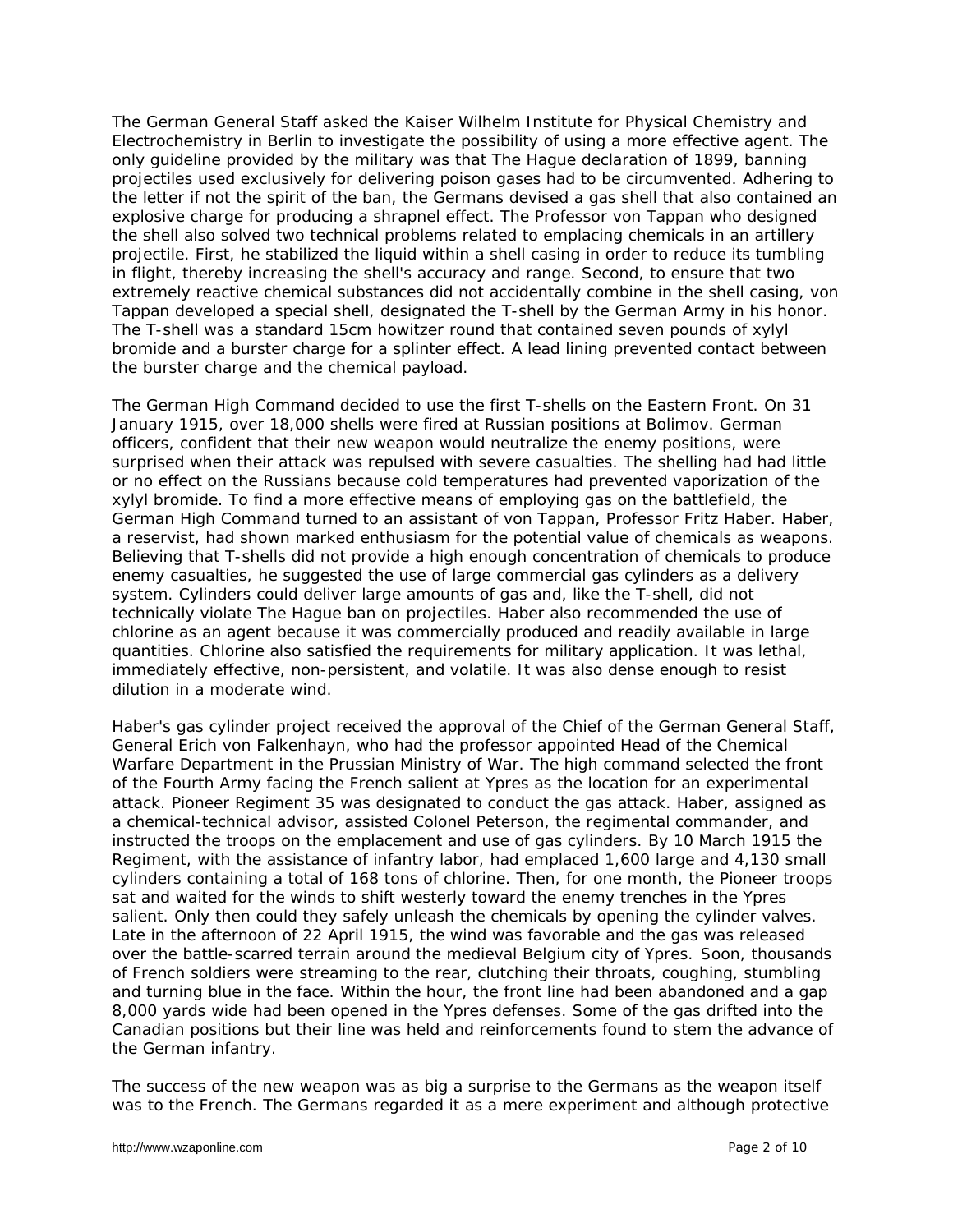breathing devices had been developed years before for industrial purposes, none had been provided to the attacking troops. The advancing Germans were shocked by what they found. Five thousand enemy soldiers lay on their backs, struggling for breath, suffocating in agony and terror. The Germans became so afraid of catching up with the gas as it rolled on before them that they advanced only two miles and stopped.

By the standards of an attack with limited objectives, the gas cloud attack at Ypres was a resounding success. The villages of Pilckem and Langemarck were in German hands and two thousand Frenchmen and 51 guns were captured. Subsequent gas cloud attacks at Ypres and at other places on the western front did not have the dramatic effect of the first gas attack against Pilckem Ridge. News of the new weapon quickly spread to other parts of the front. Field expedient gas masks were speedily designed, manufactured, and issued. Although they were far from effective in keeping those in a gas cloud from eventually succumbing, their use reduced the short-term ability of gas to cause wholesale causalities and panic.

The inability of all but the first German gas cloud attacks to clear an enemy position severely limited their tactical utility. German infantry following a gas cloud into the attack would either have to follow at a considerable distance, thus allowing the enemy a few vital seconds in which to recover his composure, or attack close behind the cloud, making it necessary for them to wear gas masks of their own. Never comfortable, the gas masks of World War I were incapable of letting in sufficient amounts of breathable air to allow the wearer to scramble over "no man's land" at anything like an acceptable pace for an attack. Another limitation of gas cloud attacks was inherent in the technical means then available. The gas cylinders were heavy and bulky. Moving them to and installing them near, the front line trenches was difficult, dangerous, and time-consuming work. Worse still from a tactical point of view, such activity was hard to hide from the watchful eyes of the enemy just a few score meters away. As a result, surprise was impossible to achieve. Gas clouds were also limited by the weather. Some gas clouds failed because of the lack of a favorable wind or a sudden shift in the wind. Although German chemists made valiant attempts to improve the effectiveness of the gas cloud attacks, the limitations on the tactical use of such weapons remained. After Ypres, the German scientists working on gas warfare concentrated on finding ways of delivering gas by artillery and trench mortar shells. These would not have any significant impact on tactics until 1917.

Realizing the inherent limitations of gas attacks, the German War Ministry had ordered the concurrent development of artillery and trench mortar shells capable of delivering various types of gas. These were of little tactical value, however, until German chemists developed gases that were deadly in small quantities, so that the few cubic centimeters of gas carried within a projectile would have the desired effect on the enemy. The first gases to meet this requirement were "K-Stoff," a chemical that asphyxiated those affected far more effectively than chlorine, and "T-Stoff," a strong but non-poisonous irritant. The chief tactical uses of these gas shells in trench raids and attacks with limited objectives were counter-battery fire and the building of "box barrages" to isolate positions.

By 1917, German artillery pieces and trench mortars were regularly firing three types of poison gas shells. Those shells know as "Yellow Cross" contained mustard gas, a heavy, oily substance that would cause painful boils on the skin and temporary blindness a few hours after contact. The slowness with which mustard gas acted, as well as the fact that it took days to dissipate, dictated the way in which it could be used on the battlefield. Mustard gas was employed primarily to attack forces on the flanks of an area being attacked, so as to reduce their ability to participate in a counterattack. It was not used against the position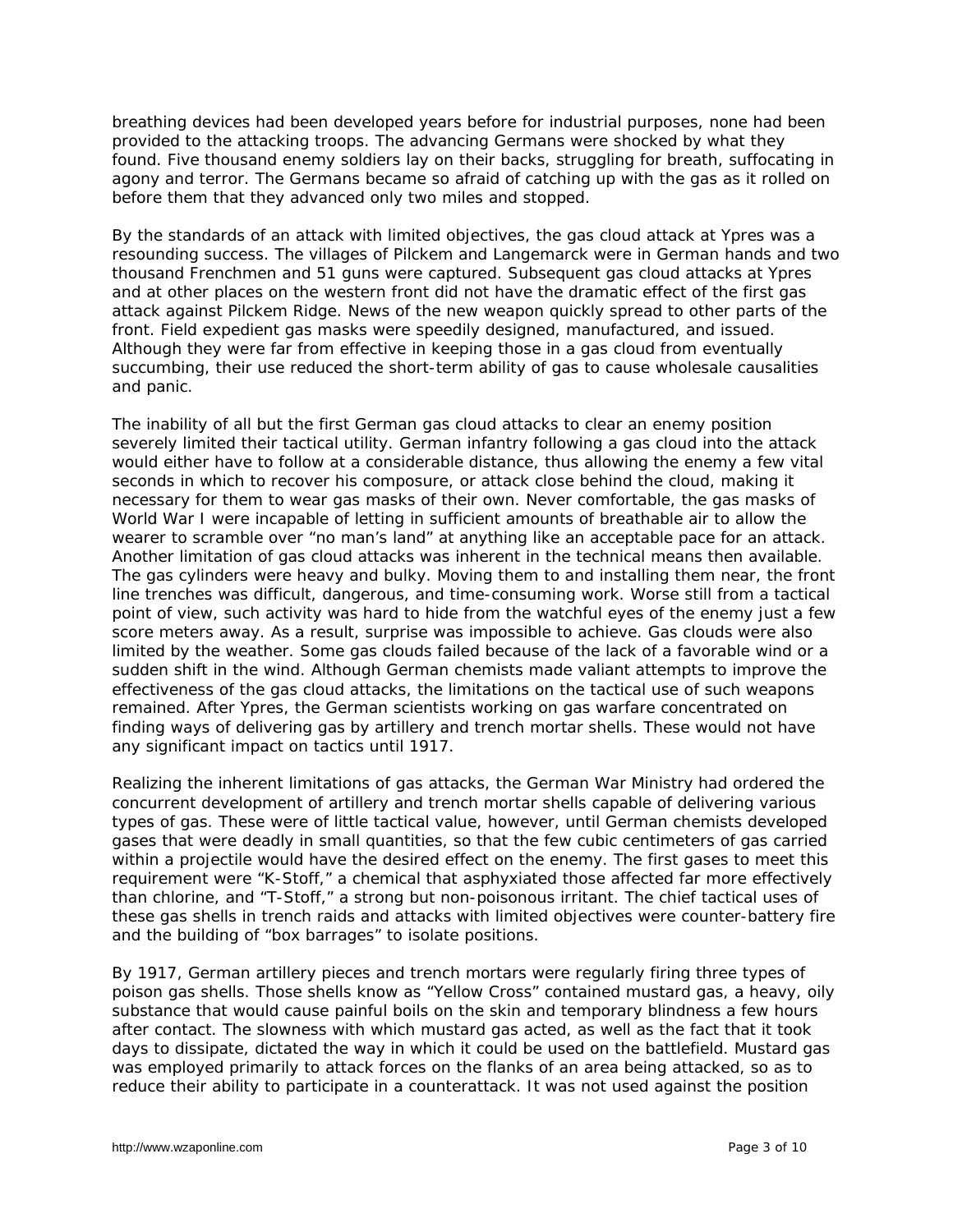that was to be attacked itself, as that would expose the attacking troops to the effects of the gas.

Green Cross shells carried diphosgene, an especially effective asphyxiating agent that was to serve as the primary killing gas of the last two years of the war. By the time that diphosgene was introduced, however, gas masks had been sufficiently improved so as to be proof against it. To solve this problem, the Germans used Green Cross shells in combination with Blue Cross shells containing both high explosive, about 75%, and diphenylchlorarsine, about 25%, a chemical that could penetrate all but the best gas masks. Although the gas was deadly only in very high concentrations, it cooperated with diphosgene by causing the victim to sneeze violently. This sneezing forced the victim to tear off his gas mask t, thus exposing himself to the deadly effect of the diphosgene. The combination of the Green Cross and Blue Cross shells was used in trench raids and attacks with limited objectives to attack enemy artillery positions as well as to build box barrages.

The British and, French also developed gas shells with unique color codes. The French Army used these shells almost as extensively as the Germans and fired the first phosgene-filled artillery shells on 22 February 1916 at Verdun. The French also experimented with an extremely small bursting charge in order to increase the gas payload. This French innovation allowed a stable, dense cloud to form. Although the French increased the chemical payload, they erred by adding comparatively harmless smoke producers, such as stannic chloride, thus reducing the toxic capacity of their phosgene shells by 30 to 40 percent.

The major combatants realized that the employment of gas called for specially trained troops and, accordingly, formed offensive gas units. Because of the need to emplace gas cylinders, pioneer or engineer troops usually provided the cadre of these special units. The Germans converted two pioneer regiments, the 35th and 36th, into gas units consisting of three battalions each. The regiments would deploy by companies, according to the size of the front of the attack. In addition to these units, the Germans organized a gas mortar battalion. The Austro-Hungarians followed the German model and created their own special gas units. As early as July, 1915, the French and British organized gas companies called "Special" by the British and "Z" for by the French both employed engineer troops as cadre. By 1917 the British had expanded their original four companies to twenty-one and had organized them as a Special Brigade. The French eventually created the 31st, 32nd, and 33rd gas battalions composed of three companies each. The Russians organized gas units and called them Gas Detachments of the Chemical Department, with one detachment assigned to each Russian Army, a total of thirteen.

During January through March of 1918 there were many raid carried out by the German forces in the west. Artillery not only participated in these operations but also participated in the dumping of mustard gas on French and British positions that were not scheduled to be overrun by the attacking armies. The gassing, with Yellow Cross shells, of the British, French and Belgian positions all along the western front began on 9 March and lasted until the nineteenth. This operation not only resulted in tens of thousands of enemy casualties but also aided in the effort to keep Germany's enemies from discovering the exact time and place of the long-awaited offensive. Mustard gas, while accounting for few deaths, was very effective in occupying every available minute of the troops who were unfortunate enough to be in its vicinity. Those who did not become casualties were so preoccupied with the business of decontamination of themselves, their equipment, and their surroundings that any though of a trench raid or even of a patrol into no man's land was out of the question. Mustard gas was caustic, and had its worst effect on moist areas of the body. The effects to the skin would be blistering that would be worst the longer the exposure. Blistering would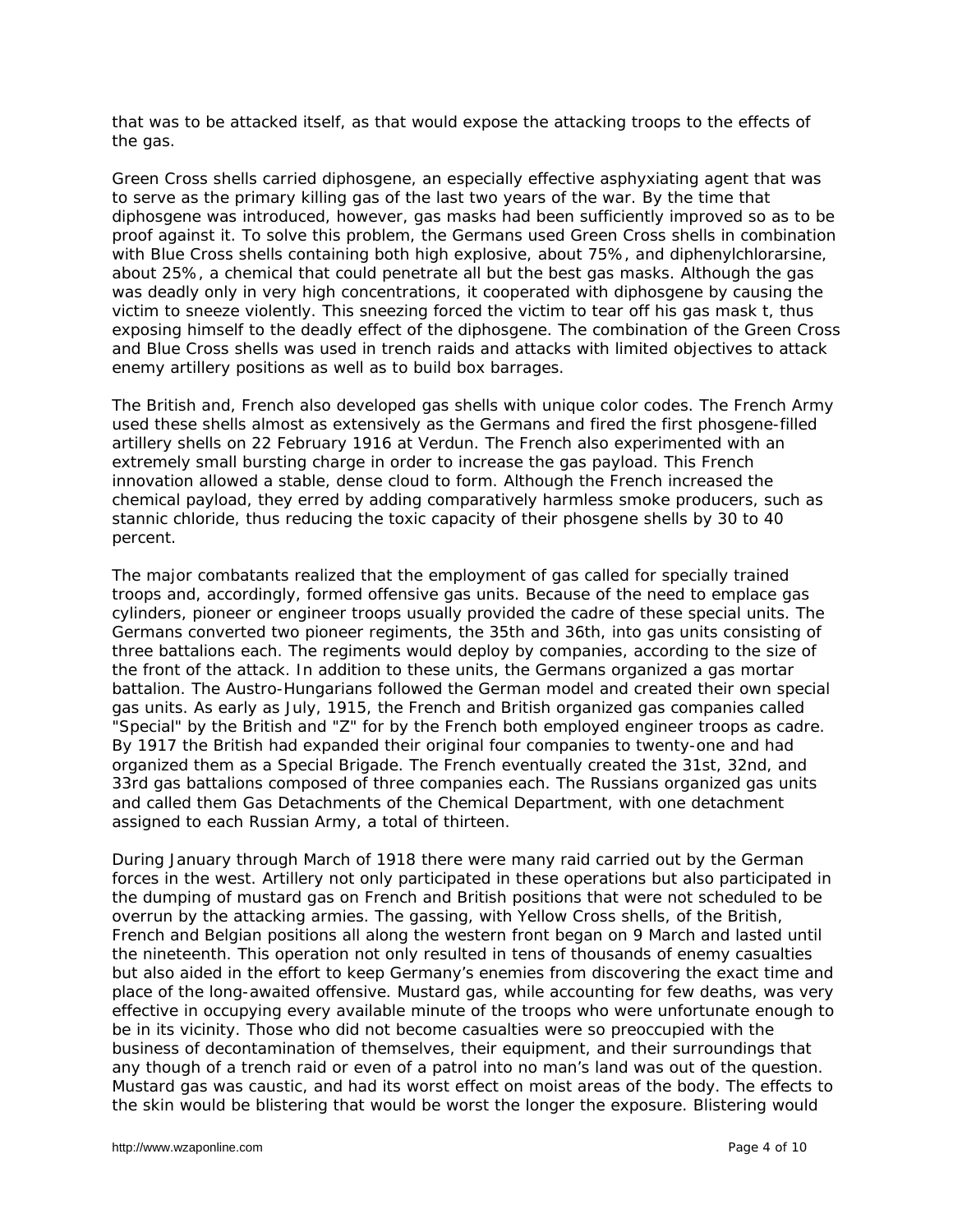start several hours or several days later. The mildest reaction would be reddening and itching, but the worst ones would be large blisters that became gangrenous, again the greater the exposure the greater the reaction.

The eye's were the most likely to be damaged, we have all seen the pictures of trails of men with padded eyes walking in lines with hands on the shoulders. After exposure the first symptoms would be two hours later with an irritation to the eyes, like some foreign body in them. Then the eye lids would swell forcing the eyes to close, the conjunctiva in the eyes swell. The eyelid would burn and get cramp. The eyes would be very sensitive to light. The vision would then be lost as the cornea became ulcerated and decays. The effect on the eye's was gross, but non fatal, the effects on the respiratory tract were worst and life threatening. If the victim had a small exposure they would get the first symptoms three hours after exposure, the throat would have an irritation and an urge to cough would result, there would be a difficulty in swallowing and shortness in breath. The inner passages of the respiratory tract would then become inflamed. The gums would develop dead tissue and the throat would become congested. If the victim inhaled large amounts of gas the above would happen, plus the lungs would die in parts. Bronchitis would follow with a tightening of the throat. Pneumonia would follow with bleeding and dead tissue collecting, the inner passages would secrete mucous and these could block the airway. The outcome would be that the airways would eventually block and the victim suffocates. There were two peaks of death occurring, day three and day eight. Other organs could also be damaged like the alimentary system, causing sickness, diarrhea and bowel damage- disabling not killing. All of the above non fatal damage left men open to diseases such as Tuberculosis and Pneumonia as the bodied defense system often became suppressed, that and the damage already inflicted usually lead to the victim being overwhelmed. In the American Army out of the nearly 58,000 gas casualties, 26,828 were known to have due to mustard gas. Its smell belied its effect. One American 'doughboy' likened it to a rich bon-bon filled with perfumed soap. Chlorine gas, on the other hand, was rather like a mixture of pineapple and pepper, whereas phosgene had more the stench of a barrel of rotten fish. Each type of gas had its own ghastly effects. The chlorine gases led to a slow death by asphyxiation, end even the hopeless cases often took days to die, remaining conscious to within five minutes of the end.

With mustard gas, the effects did not become apparent for up to twelve hours. Then it began to rot the body, within and without. The skin blistered, the eyes became extremely painful and nausea and vomiting began. Worse, the gas attacked the bronchial tubes, stripping off the mucous membrane. The pain was almost beyond endurance and most cases had to be strapped to their beds. Death took up to four or five weeks. Some sort of precaution was available almost immediately after the first gas attack. One division sent a sanitary officer to Paris to commandeer all the ladies' veiling he could find. The first anti-gas drill consisted of men running around in circles, holding noses and grasping between their teeth cloth soaked in hyposulphite and wrapped in ladies' veils. Within sixty hours 98,000 pads of cotton waste in muslin containers were available at the front, two million having been provided at the end of the first month. Another early expedient was to clasp pads soaked in urine to one's nose and mouth. Unpleasant an experience as this was thee ammonia in the urine did help to neutralize the chlorine. Later in the year a large block gauze pad was used. Tied with tapes it had an extra flap to cover the eyes. Troops were provided with a bottle of hyposulphite solution in which to soak the pad. The next expedient was a grey flannel hood with mica eye-pieces, impregnated with phenol. After these there followed two types of tube-helmet, so called, which were the same as the hood with the addition of a rubber-tipped metal tube, to be held between the teeth for exhalation, and better fitting eye-pieces. From late 1917, the famous box respirator replaced all these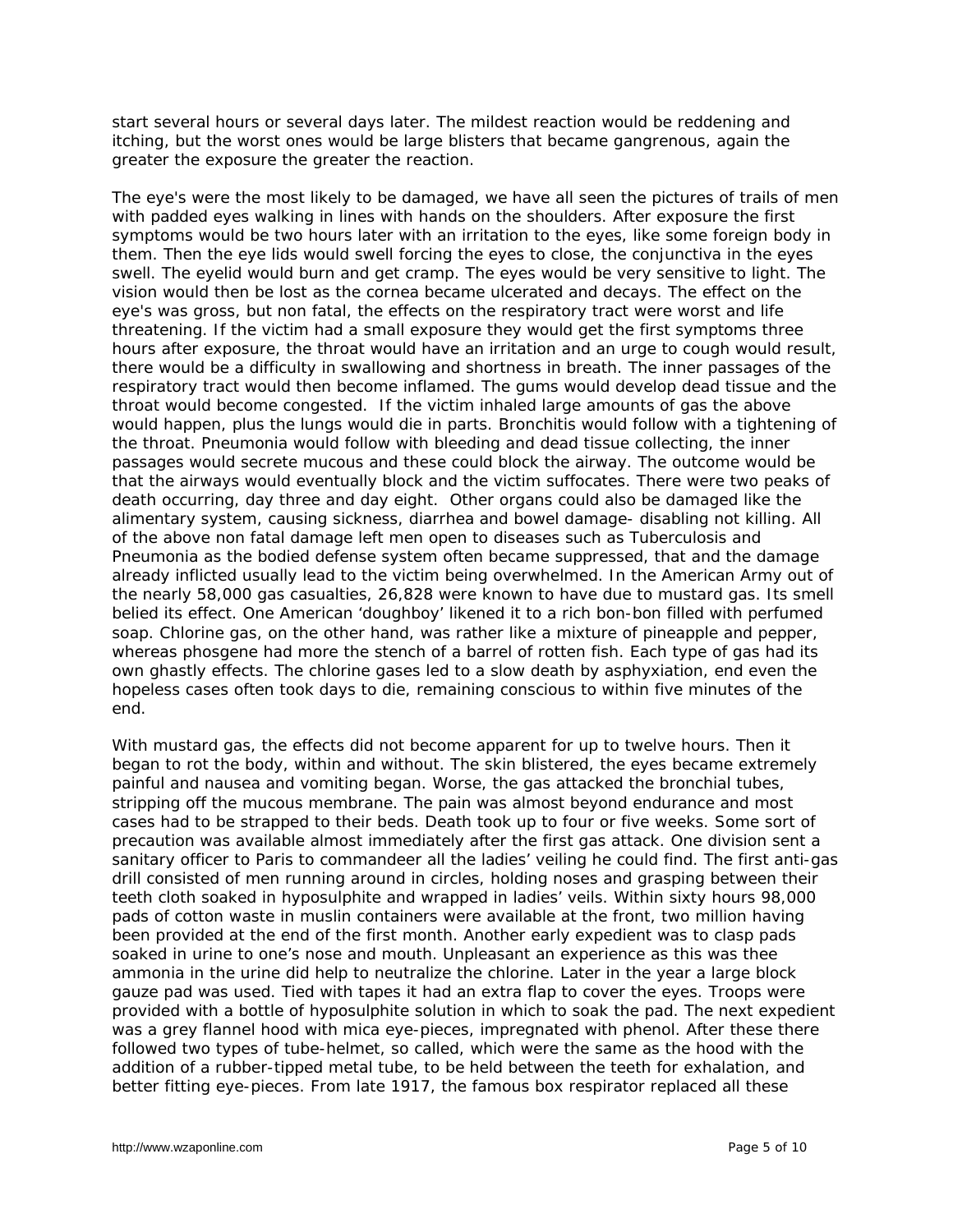devices and was soon standard issue for troops at the front. All in all, some twenty-seven million gas-masks of various types were manufactured in Britain during the war.

One on the few Americans who directly experienced trench warfare and poison gas, William L. Langer described his experience in his book *Gas and Flame in World War I.* "How shall I adequately describe our experiences during those five horrible hours, as we lay in shell holes or on the road—those dreadful, endless hours of paralyzing uncertainty and suspense, during which machine guns united with shellfire and gas to make death seem ever so much closer than life? For a time it seemed likely that the enemy's infantry would attack before our own, and so we lay there, huddled together, nerves tense, weapons ready, determined, if the occasion should arrive, to sell our lives as dearly as possible, for I hardly believe there was one of us who expected to get away alive."

Contamination of food, water, tobacco, and equipment by chemical agents emerged as a significant problem for the troops. On an interim basis the Gas Service issued tar paper and oil cloth to cover food and tobacco. Water contamination was always a problem, because the scarcity of water often compelled men like a 79th Division doughboy at Montfaucon to risk drinking from a suspicious source. Driven by thirst, this American ignored the warning of French soldiers and drank stagnant water from a shell hole. He later suffered chest pains from the gas contaminated water. After being evacuated he eventually returned to his unit, but only after twenty-three days in a base hospital. Late in the war, the Quartermaster Corps packaged foodstuffs destined for France in gas-proof, airtight trench ration containers.

As for equipment, the corrosive properties of most gases created problems of contaminated artillery shells not being able to be chambered, breechblocks jamming, gun surfaces rusting, and contaminated small arms cartridges not chambering properly. American Expeditionary Force regulations required weapons and shells be cleaned with oil immediately after a gas attack, but the metal continued to corrode unless small arms were disassembled and boiled in a solution of sodium bicarbonate and water. The difficulty of applying decontamination method in the trenches, not to mention in no man's land during a prolonged assault lasting several days, can be well imagined, Protection of animals was also a problem, and they, too, were fitted with protective masks.

When doughboys came out of their trenches, they, their commanders, and their gas officers alike faced increased challenges and many difficulties not met with in trench warfare. At times, good gas discipline had little or no impact on casualties in the maelstrom of battle. The reports of gas officers constantly referred to gas casualties caused by men being knocked down, or shocked and stunned by German high explosive shell fire. The concussion of the exploding shells slowed the men's reaction or worse, knocked them unconscious, and they never had a chance to put their mask on. Many times the blast tore off a mask or flying shrapnel cut the face piece or damaged the hose from the filter to the mouthpiece. The extensive use of gas both at day and night often meant prolonged use of the mask. Lt. Robert A. Hall, for example, blamed a significant number of the 1st Division's gas casualties at Villers-Toumelle on the fact that after seventeen to eighteen hours of good gas discipline wearing the gas mask, perspiration consequence, became gas casualties.

Troops caught in the open by enemy gunners often sought cover in shell holes, ravines, and patches of wood, the very places where gas lingered the longest. Even if men maintained strict gas discipline, casualties were inevitable when the enemy concentration of gas shells became too dense. Typical engagements were gas was used are exemplified by that of the American 29<sup>th</sup> Division. From 0600, 12 October to 1600, 13 October 1918, the 114th Infantry, 29th Division, attacked German positions at Bois Ormout. The Germans fired an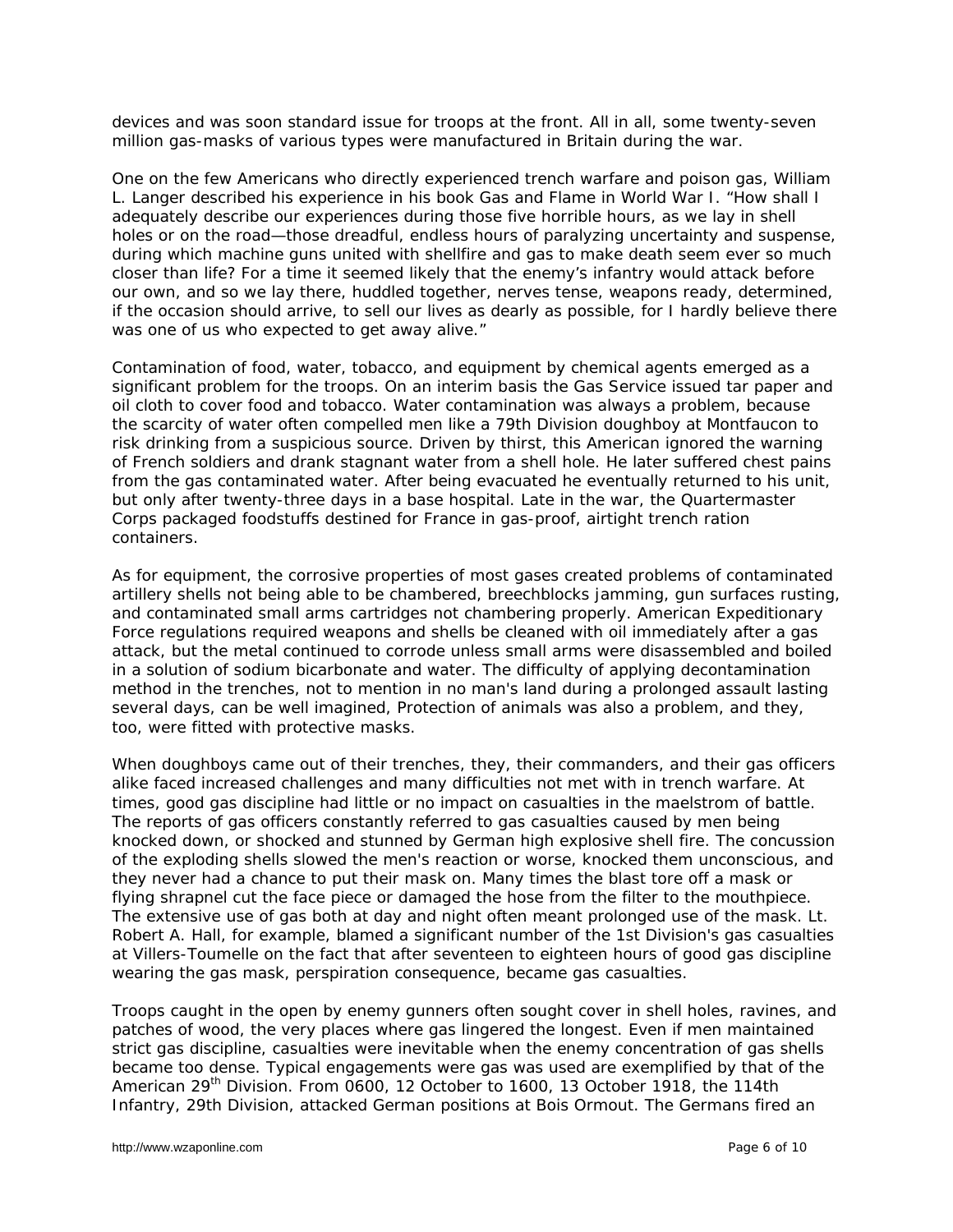estimated 2,000 gas shells at the regiment in bursts of about 300. Yellow, Green, and Blue Cross 77mm and 105mm shells landed around the 1,500 men of the 114th Infantry while they deployed in ravines, shell holes, and wooded areas. As a consequence, 500 men became gas casualties, mostly with lung injuries. The commander requested permission to evacuate the contaminated area. The French 66th Regiment commander, who had operational control of the attack, told him to remain in place. The Frenchman believed the withdrawal of the regiment was not tactically sound, for the Germans would counterattack if they detected any sign of an Allied retreat. Maj. James H. Walton, the division gas officer, remarked that this incident, in which high gas casualties were inflicted despite good gas discipline, was one of the "best examples of the deadly effects of gas shell" he had seen in combat.

On 6 February 1918, the International Committee of the Red Cross (ICRC) made a forceful public appeal against the use of poison gas to the belligerents of World War I. The ICRC described this gas as a "barbarous invention which science is bringing to perfection", protesting "with all the force at our command against such warfare which can only be called criminal" and warning of "a struggle which will exceed in barbarity anything which history has known so far". The estimated fatal gas casualties during World War I is 85,000 and the non-fatal gas casualties is 1,176,500. Many of those who survived a gas attack were scarred for life. Respiratory disease and failing eye sight were common post-war afflictions. Many of those who were fairly soon recorded as fit for service were left with scar tissue in their lungs. This tissue was susceptible to tuberculosis attack. It was from this that many of the 1918 casualties died, around the time of the Second World War, shortly before the sulfa drugs became widely available for its treatment.

Unexploded WWI ammunition, including chemical ammunition, was a major problem in former battle areas after the end of the War, and has ever since been present. Shells may be, for instance, uncovered when farmers plough their fields; more importantly, shells are regularly discovered when public works or construction work is done. While classical shells pose a risk of explosion, their disposal is relatively easy. It is not the case with chemical shells. An additional difficulty is the current severity of environmental legislation. In the past, a common method of getting rid of unexploded chemical ammunition was to detonate or dump it at sea. This is now prohibited in most countries. The problems are especially acute in some Northern regions of France. The French government no longer disposes of chemical weapons at sea. For this reason, piles of untreated chemical weapons accumulated. In 2001, it became evident that the pile stored at a depot in Vimy was unsafe; the inhabitants of the neighboring town were evacuated, and the pile moved, using refrigerated trucks and under heavy guard, to a military camp in Suippes. In Belgium, a similar plant was planned in 1993 and brought in service in 1999, two years late, indicating the difficulties in disposal of such wastes. Germany, too, has to deal with unexploded ammunition and polluted lands resulting from the explosion of an ammunition train in [1919](http://www.onpedia.com/encyclopedia/1919).

By the end of the war, public opinion had by then turned against the use of such weapons, which led to the Geneva Protocol, a treaty banning the use, but not the stockpiling, of lethal gas and bacteriological weapons which was signed by most First World War combatants in 1925. The signatory nations agreed not to use poison gas in the future, stating "the use in war of asphyxiating, poisonous or other gases, and of all analogous liquids, materials or devices, has been justly condemned by the general opinion of the civilized world." Nevertheless, precautions were taken in World War II. In both Axis and Allied nations, children in school were taught to wear gas masks in case of gas attack. Italy did use poison gas against Ethiopia in 1935 and 1936, and Empire of Japan used gas against China in 1941. Germany developed the poison gases Tabun, Sarin, and Soman during the war, and, infamously, used Zyklon B in Nazi extermination camps. Neither Germany nor the Allied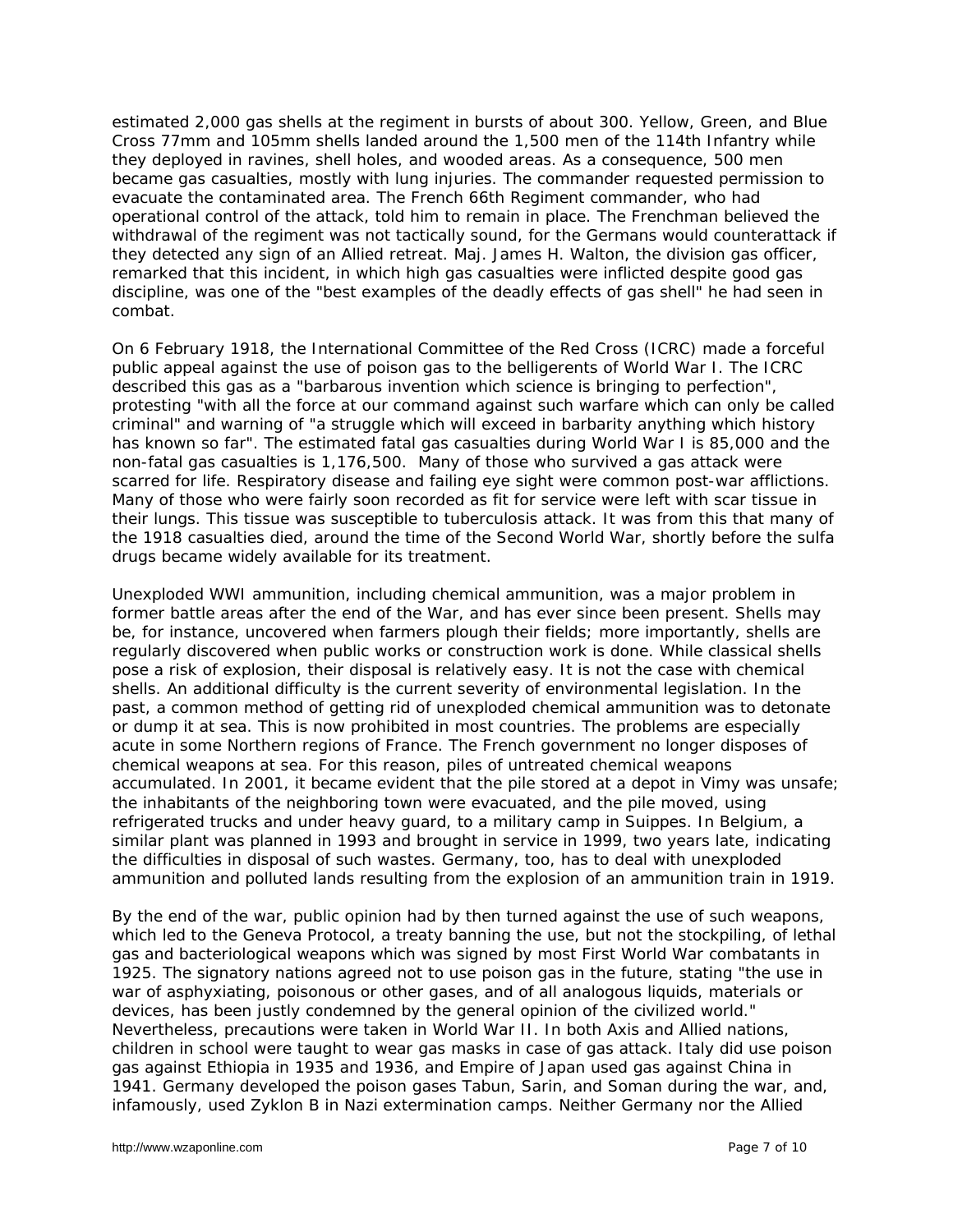nations used any of their war gases in combat, possibly heeding warnings of awful retaliation.

Chemical weapons had lost much of their effectiveness against well trained and equipped troops. During World War I, one quarter of artillery shells fired contained chemical weapons but caused only 3% of the casualties. Nevertheless, in the following years, chemical weapons were used in several, mainly colonial, wars where one side had an advantage in equipment over the other. The British used adamsite against Russian revolutionary troops in 1919 and mustard against Iraqi insurgents in the 1920s; Spain used chemical weapons in Morocco against Rif tribesmen throughout the 1920s and Italy used mustard gas in Libya in 1930 and again during its invasion of Ethiopia in 1936. In 1925, a Chinese warlord, Zhang Zuolin, contracted a German company to build him a mustard gas plant in Shengyang, which was completed in 1927.

Although all major combatants stockpiled chemical weapons during the Second World War, the only reports of its use in the conflict were the Japanese use of relatively small amounts of mustard gas and lewisite in China, and very rare occurrences in Europe. For example, some sulfur mustard bombs were dropped on Warsaw on 3 September 1939, which Germany acknowledged in 1942, but indicated that it had been accidental. Mustard gas was the agent of choice, with the British stockpiling 40,719 tons, the Russians 77,400 tons, the Americans over 87,000 tons and the Germans 27,597 tons. The mustard gas with which the British hoped to repel an invasion of the United Kingdom in 1940 was never needed, and a fear that the allies also had nerve agents prevented their deployment by Germany.

While poison gas technology played an important role in the Holocaust, one notable poison gas casualty of World War I was Adolf Hitler, who was temporarily blinded. He refused to employ poison gas weapons in World War II. Although chemical weapons have been used in at least a dozen wars since the end of the First World War, they have never been used again in combat on such a large scale. The use of mustard gas and the more deadly nerve agents by Iraq during the 8-year Iran-Iraq war killed around 20,000 Iranian troops (and injured another 80,000), around a quarter of the number of deaths caused by chemical weapons during the First World War.

General John J. Pershing, in his *Final Report*, made specific reference to three weapons introduced in World War I and the impact each had on the conduct of the war. The three weapons Pershing listed were the tank, aircraft, and poison gas. Only one, gas, caused him to reflect on its use in any future war. He declared, "Whether or not gas will be employed in future wars is a matter of conjecture, but the effect is so deadly to the unprepared that we can never afford to neglect the question." Pershing, with the experience of the war behind him, pointed out that gas was a significant weapon, but not as a producer of battle deaths. When, looking at the total figures, 27.3 percent of all American casualties, dead and wounded, were caused by gas. With respect to the burden gas casualties placed on medical facilities, not to mention the replacement system, a significant 31.4 percent of all American wounded were treated in hospitals for gas wounds. Gas in World War I did not have to cause large numbers of casualties to be an effective and versatile weapon. Gas warfare placed additional strain on every aspect of combat. According to British Maj. Gen. Charles H. Foulkes, Commander of the Special Brigade, "the appearance of gas on the battlefield changed the whole character of warfare." In World War I, gas was everywhere, in clothing, food, and water. It corroded human skin, internal organs, and even steel weapons. The smell of gas hung in the air, and the chemical environment became a reality of everyday life. Not only did men have to train constantly, but an entire logistical network had to be established for offensive and defensive gas equipment. A new branch of the U.S. Army came into existence, and new units, such as decontamination squads, mobile degassing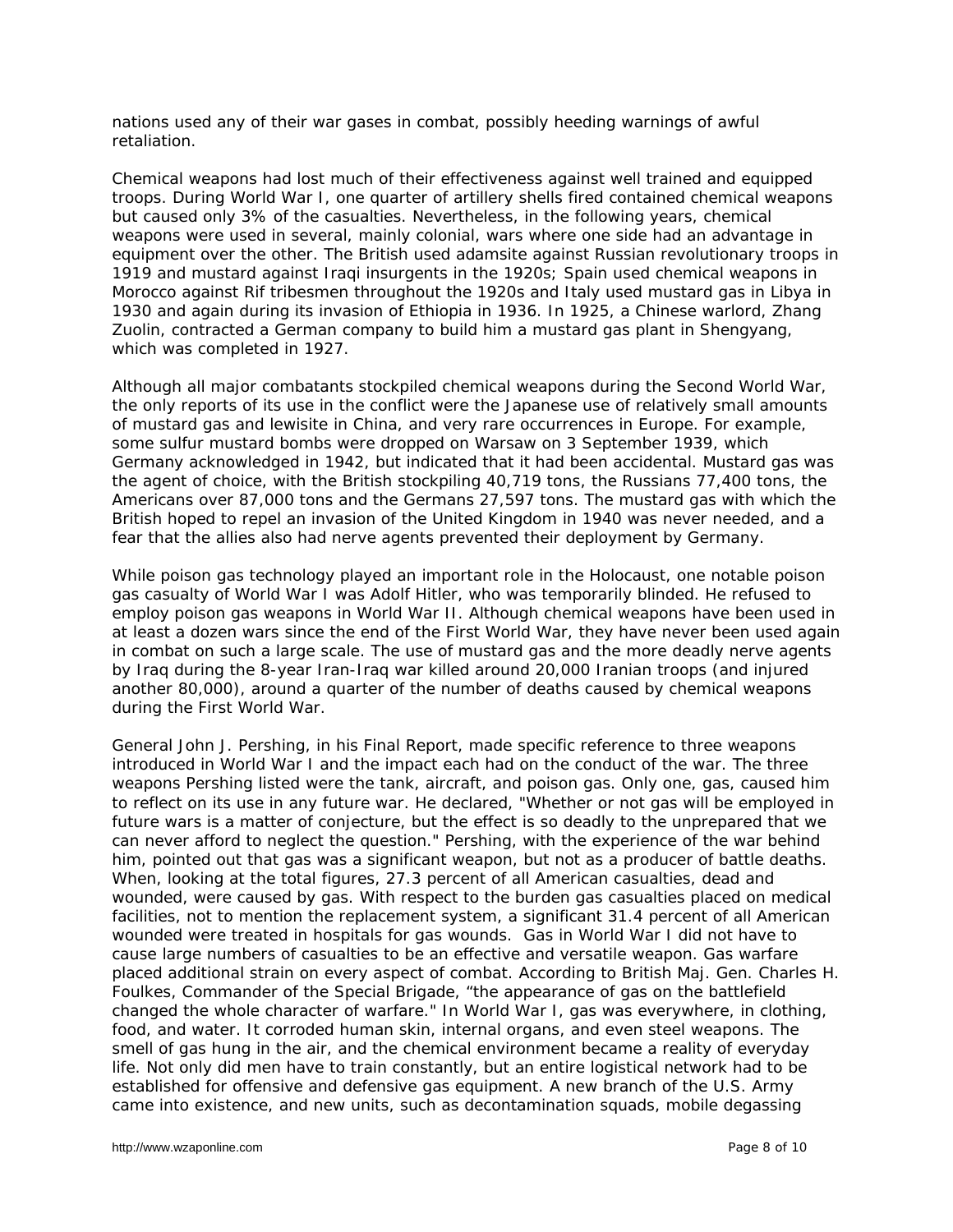units, and special gas troops, were created. These organizations, in turn, took manpower away from the combat arms, as combat arms officers became gas officers in divisions, regiments, and battalions. Also, the impact of gas on the Medical Department posed tremendous problems in the treatment of casualties. The number of gas wounded became so great that one field hospital out of four per division was dedicated to the treatment of gas victims.

Despite the pervasive impact of chemical agents on the battlefield, commanders and staffs had difficulty adjusting their thinking and planning in such a way as to make effective use of these new weapons that were totally different from anything they had ever been trained to use. Not only did commanders and staffs have difficulty determining how they would employ the new weapon to their tactical advantage, but they also had to consider the effects of enemy gas on their own troops. By entering the conflict without preparation for chemical warfare, commanders never fully comprehended the potential of gas on the battlefield.

The experiences of the war led to a sort of collective national trauma afterwards for all the participating countries. The optimism of the 1900s was entirely gone, and those who fought in the war became what were known as "the Lost Generation" because they never fully recovered from their experiences. For the next few years, much of Europe began its mourning. Memorials were erected in thousands of villages and towns. The soldiers returning home from World War I suffered greatly, since the horrors witnessed in that war had never before been seen in history. Although it was then commonly called *shell shock*, it is now known that many returning soldiers suffered from Post Traumatic Stress Disorder. The soldier's experience with gas contributed to their horrors.

This social trauma manifested itself in many different ways. Some people were revolted by nationalism and what it had supposedly caused and began to work toward a more internationalist world, supporting organizations such as the League of Nations. Pacifism became increasingly popular. Others had the opposite reaction, feeling that only strength and military-might could be relied upon for protection in a chaotic and inhumane world that did not respect hypothetical notions of civilization. "Anti-modernist" views were a reaction against the many changes taking place within society. The rise of Nazism and fascism included a revival of the nationalistic spirit of the pre-war years and, on principle, a rejection of many post-war changes. A sense of disillusionment and cynicism became pronounced, with nihilism growing in popularity. The horrors of poison gas certainly contributed to a disillusionment towards humanity.

Many people believed that the war heralded the end of the world as they had known it, including the collapse of capitalism and imperialism. Communist and socialist movements around the world drew strength from this theory and enjoyed a level of popularity they had never known before. In the military, these feelings were most pronounced in areas of tactical thinking. The result was a complete inversion of the defensive tactics favored by military thinkers for the previous half century. Gas weapons destroyed the tactical advantage of the defender and would eventually force infantry combat out of the claustrophobic trenches made necessary by the high rate of fire brought about by the repeating rifle.

Military thinkers entered the First World War with the assumption that the weapons and tactics of the era favored the attacker. Machine guns, heavy artillery, and the breach loading rifle would all bring about a fast moving war in which the first blow was decisive. These tactics would prove false as Europe rapidly degenerated into a hellish nightmare of blood, mud, gas, and death. With miles of trenches supplied by supporting trenches and auxiliary trenches, machine guns, artillery and poison gas use proved most effective at